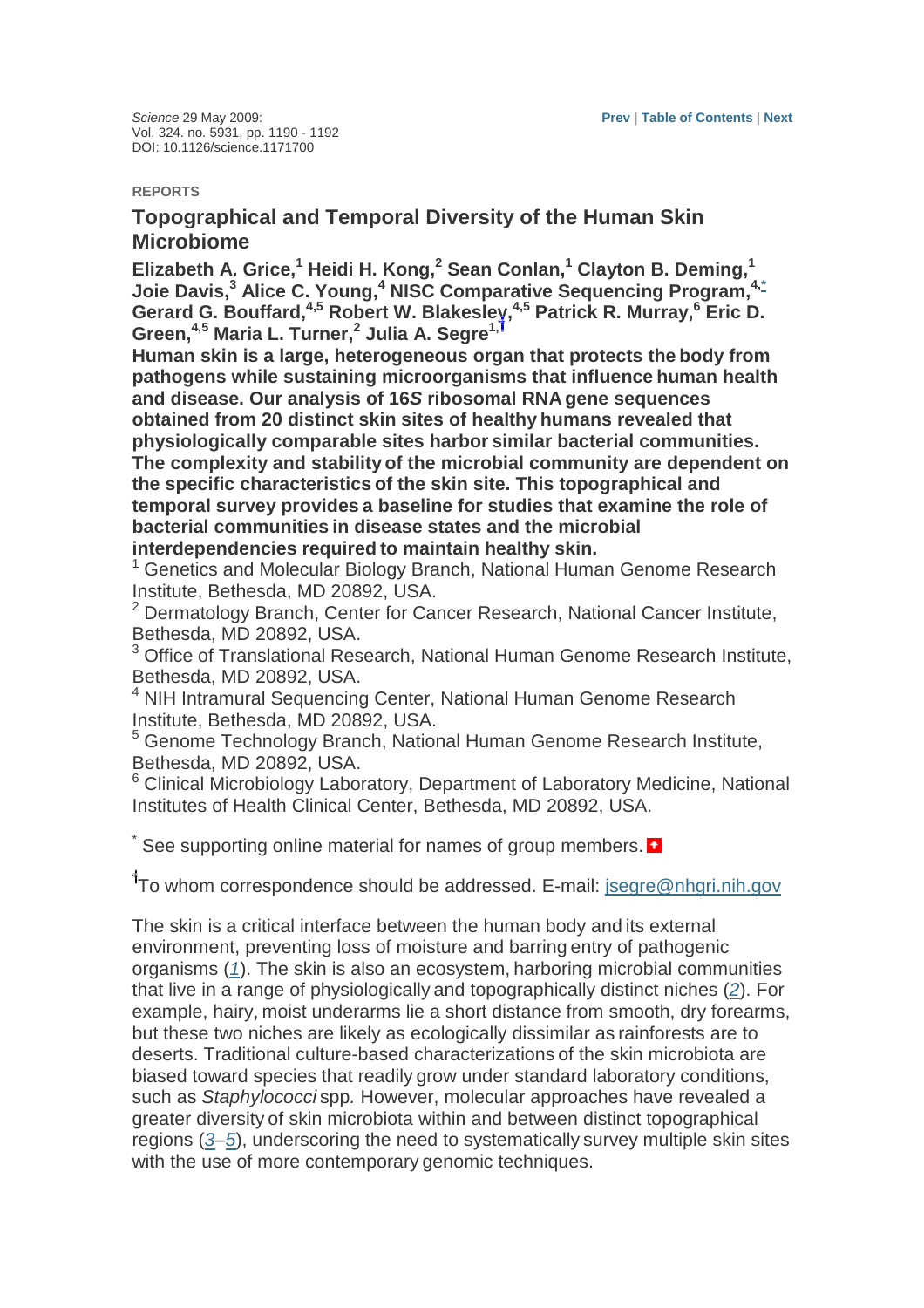Characterizing the microbiota that inhabit specific sites may provide insight into the delicate balance between skin health and disease. Certain dermatological disorders manifest at stereotypical skin sites [e.g., psoriasis on the outer elbow and atopic dermatitis (eczema) on the inner bend of the elbow]. Moreover, antibiotic exposure, modified hygienic practices, and lifestyle changes have the potential to alter the skin microbiome selectively and may underlie the increased incidence of human disorders such as atopic dermatitis. Understanding naturally occurring symbiotic microbial communities will provide insight into the conditions that favor the emergence of antibiotic-resistant organisms [e.g., the highly pathogenic strain of methicillin-resistant S. aureus, which acquired genes that promote growth on skin from the symbiont S. epidermidis (6).

We characterized the topographical and temporal diversity of the human skin microbiome with the use of 16S rRNA gene phylotyping, and generated 112,283 near-full-length bacterial 16S gene sequences from samples of 20 diverse skin sites on each of 10 healthy humans  $(7)$  (fig. S1 and table S1). Nineteen bacterial phyla were detected, but most sequences were assigned to four phyla: Actinobacteria (51.8%), Firmicutes (24.4%), Proteobacteria (16.5%), and Bacteroidetes (6.3%). Of the 205 identified genera represented by at least five sequences, three were associated with more than 62% of the sequences: Corynebacteria (22.8%; Actinobacteria), Propionibacteria (23.0%; Actinobacteria), and Staphylococci (16.8%; Firmicutes). At the species level, we observed greater diversity than revealed by culture-based methods (2).

We selected skin sites that are not only representative of distinct niches but also characteristically affected by dermatologic disorders where microbes have been implicated in disease pathogenesis. We compared the relative abundance of major bacterial groups, as defined by the Ribosomal Database Project taxonomy (8), relative to three microenvironment types: (i) sebaceous [glabella (between the eyebrows), alar crease (beside the nostril), external auditory canal (inside the ear), occiput (back of the scalp), manubrium (upper chest), and back]; (ii) moist [nare (inside the nostril), axillary vault (armpit), antecubital fossa (inner elbow), interdigital web space (between the middle and ring fingers), inguinal crease (side of the groin), gluteal crease (topmost part of the fold between the buttocks), popliteal fossa (behind the knee), plantar heel (bottom of the heel), and umbilicus (navel)]; and (iii) dry [volar forearm (inside of the midforearm), hypothenar palm (palm of the hand proximal to the little finger), and buttock] (Fig. 1 and table S2). Propionibacteria species and Staphylococci species predominated in sebaceous sites (Fig. 1A). Corynebacteria species predominated in moist sites, although Staphylococci species were also represented (Fig. 1B). A mixed population of bacteria resided in dry sites, with a greater prevalence of β-Proteobacteria and Flavobacteriales (Fig. 1C). These observations were all significant ( $P < 0.05$ , one-tailed ttest).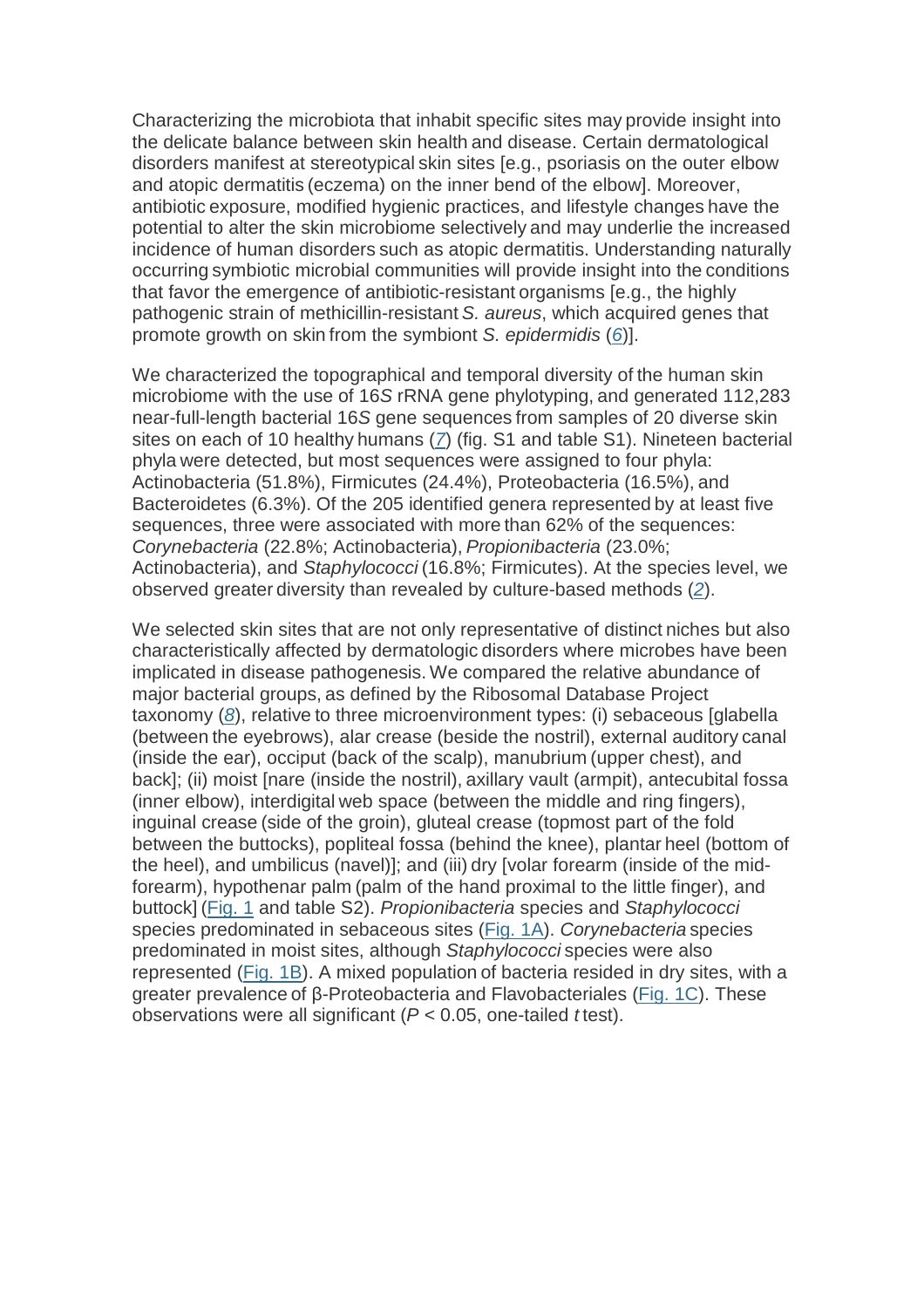

The taxonomic diversity, evenness, and richness of each site's microbiome were assessed using ecological diversity statistics (7). To perform these analyses, we clustered sequences into species-level operational taxonomic units (OTUs) of 99% sequence similarity by the furthest-neighbor method, using the DOTUR (Distance-based OTU and Richness) program (9). The richest site, or the site with the greatest number of OTUs, was the volar forearm with 44 median OTUs; the least rich site was the retroauricular crease with 15 median OTUs (fig. S3A). Taxonomic evenness, or the relative distribution of sequences among the OTUs, was assessed by the Shannon Equitability Index. The most even site was the popliteal fossa, followed by plantar heel and antecubital fossa; the least even sites were back, retroauricular crease, and toe web space (fig. S3B). The Shannon Diversity Index accounts for both richness and evenness of OTUs and largely mirrors the evenness findings of our data set (Fig. 2). In general, sebaceous sites were less diverse, less even, and less rich than moist and dry sites ( $P < 0.05$ , one-tailed *t* test).



**Fig. 2.** Median diversity of sites as measured by the Shannon Diversity Index. Error bars represent median absolute deviation. See fig. S1 for key to site codes displayed on the  $x$ axis.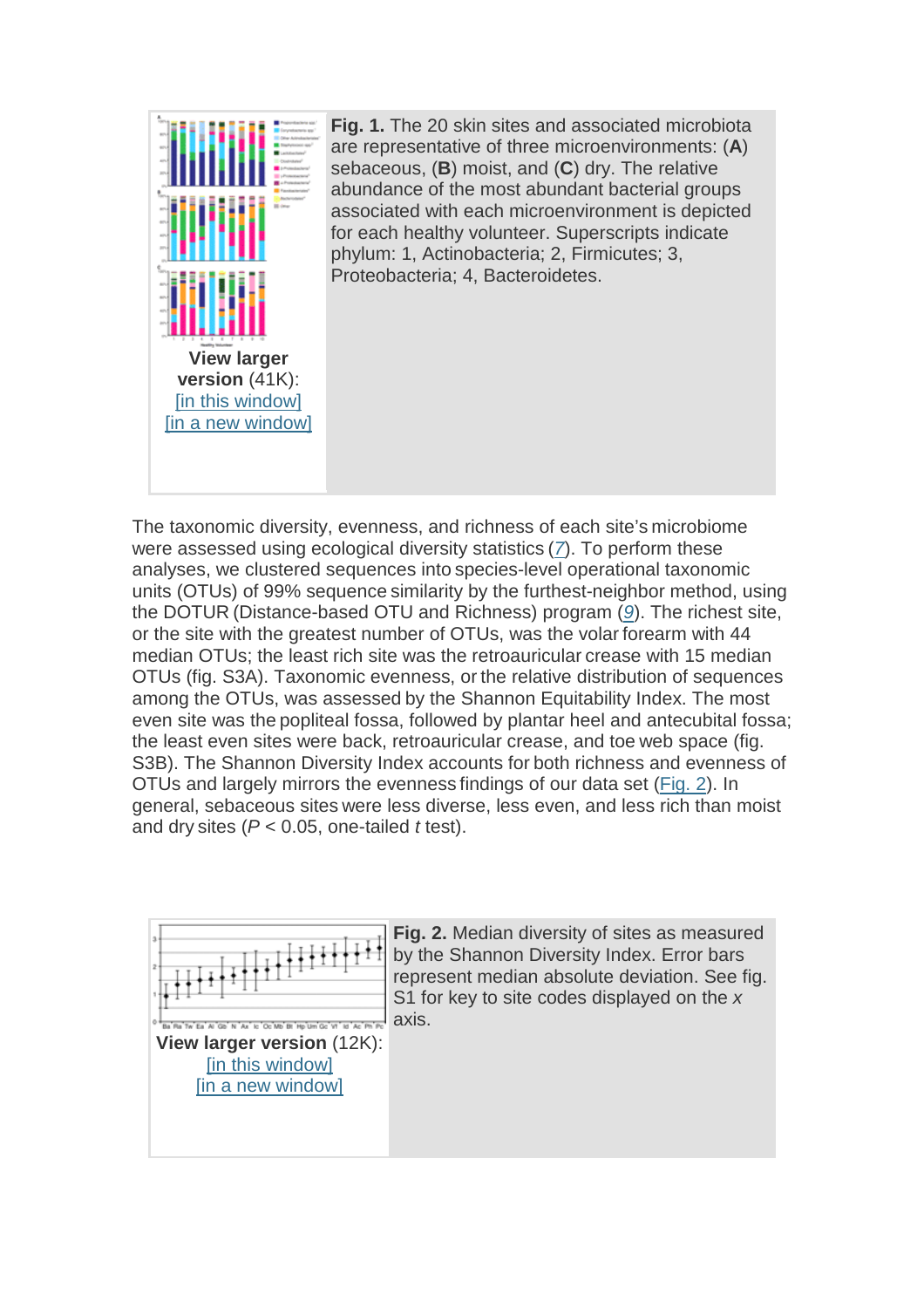To assess interpersonal variation, we used two OTU-based measurements: (i) community membership, a measure of shared OTUs, and (ii) community structure, which accounts for relative OTU abundance in addition to community membership. By these measures, the degree of interpersonal variation depended on skin site (table S5). The least similar sites were interdigital web spaces, toe webs, axillae, and umbilici. The most similar sites were alar creases, nares, and backs. We analyzed three paired symmetric sites (left and right antecubital fossae, axillae, and volar forearms) to assess intrapersonal variation. Subjects were more similar to themselves than to others (fig. S4 and table S3). A similar analysis of sampling techniques showed that swabbing was a suitable surrogate for scraping as a method for sample collection to assess microbial diversity (fig. S5 and table S4).

Microbes are predicted to play a role in the pathophysiology of many common dermatoses with predilection for specific skin sites (e.g., atopic dermatitis, psoriasis, acne, seborrheic dermatitis). Atopic dermatitis preferentially involves the antecubital and popliteal fossae, sites that were highly diverse, even, and rich relative to other sites (Fig. 2 and fig. S3). These sites also harbored similar ranges of organisms, but community membership was better preserved than community structure (table S6A). Psoriasis also occurs at stereotypical sites: umbilici, gluteal creases, occiputs, elbows, and knees  $(10)$ . We did not identify common characteristics between bacterial communities at psoriasis-associated sites (table S6B).

Because of increasing public health concerns regarding methicillin-resistant S. aureus infections, we included the anterior nares in our survey. A measurable proportion of the population harbors S. aureus here, and this constitutes a risk factor for the development of localized skin, soft tissue, and systemic infections  $(10)$ . The unique microenvironment of the anterior nares consists of moist, hairbearing, keratinized epithelia contiguous with both noncornified nasal mucosa and drier keratinized skin surfaces. When comparing community structure and membership, we found that microbes in the nares most closely resemble those collected from the contiguous alar crease (table S6C).

To characterize the temporal variation of the 20 skin sites, we collected followup samples 4 to 6 months after the initial visit from 5 of the 10 healthy volunteers. The most consistent sites with respect to community membership and structure were the external auditory canal, inguinal crease, alar crease, and nare, whereas we found appreciable variation on the second sampling of the popliteal fossa, volar forearm, and buttock (Fig. 3 and table S7), which suggests that longitudinal stability of the skin microbiome was site-dependent. Overall, four of the five resampled volunteers were significantly more like themselves over time than they were like other volunteers ( $P < 0.005$ , two-tailed *t* test) (Fig. 3 and table S7).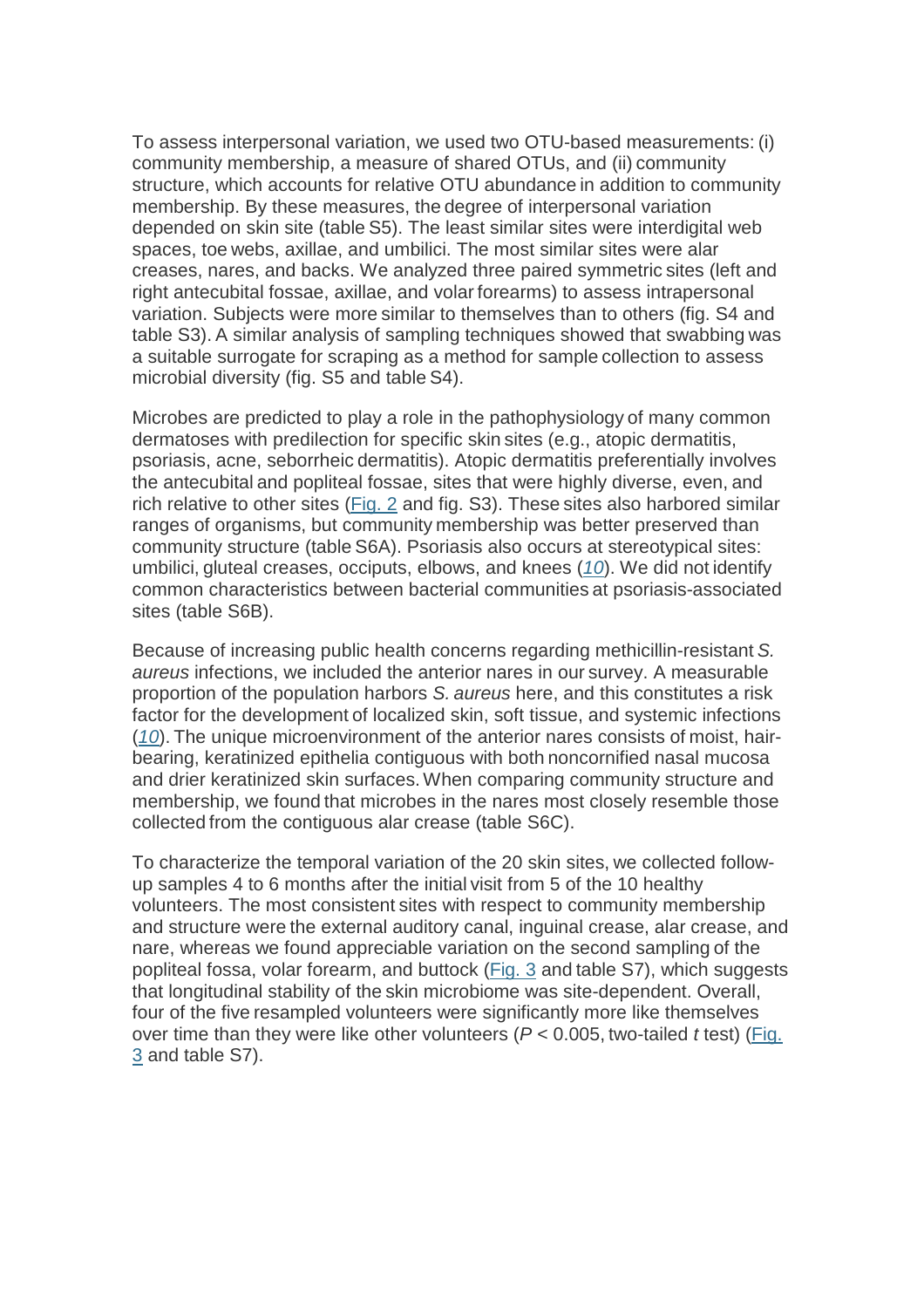

**Fig. 3.** Longitudinal stability of the skin microbiome. A higher number corresponds to greater shared community membership or structure over time. Sites with an asterisk below the site code retained significant community membership over time; those with a bullet retained significant community structure over time, as compared to interpersonal variation at the same site ( $P \leq$ 0.05). Parentheses around asterisks or bullets indicate that significance was achieved for that site when the outlier (volunteer 2) was removed from the analysis. See fig. S1 for key to site codes.

The recently launched Human Microbiome Project aims to characterize the human microbiota and its role in health and disease (11). The study reported here contributes to the broad goals of this project and may have implications for the future treatment of skin disorders. We have gained insights into the normal skin bacterial variation (intrapersonal, interpersonal, temporal, topographical), which can be used as a reference to calculate the statistical power required to carry out disease-related studies. Although multiple factors, including local skin anatomy, lipid content, pH, sweat, and sebum secretion, have long been recognized as contributing to certain skin disorders, we have shown that these factors correlate with the predominant microbiota. For example, the sebaceous glands of the face, scalp, chest, and back produce large amounts of oily sebum and are the sites where the lipophilic anaerobe Propionibacterium acnes predominates.

The effectiveness of antimicrobial agents in the management of some common skin disorders supports a role for microbes in pathophysiology. Elucidation of the baseline skin microbiome is a step toward testing the therapeutic potential of manipulating the microbiome in skin disorders. Indeed, an initial study of psoriasis (12) and an animal model of ichthyosis (13) describe selective microbial shifts associated with skin diseases. Targeted therapies to maintain healthy skin might require not only inhibiting the growth of pathogenic bacteria, but also promoting the growth of symbiotic bacteria.

## **Supporting Online Material**

www.sciencemag.org/cgi/content/full/324/5931/1190/DC1

Materials and Methods

Figs. S1 to S6

Tables S1 to S7

References